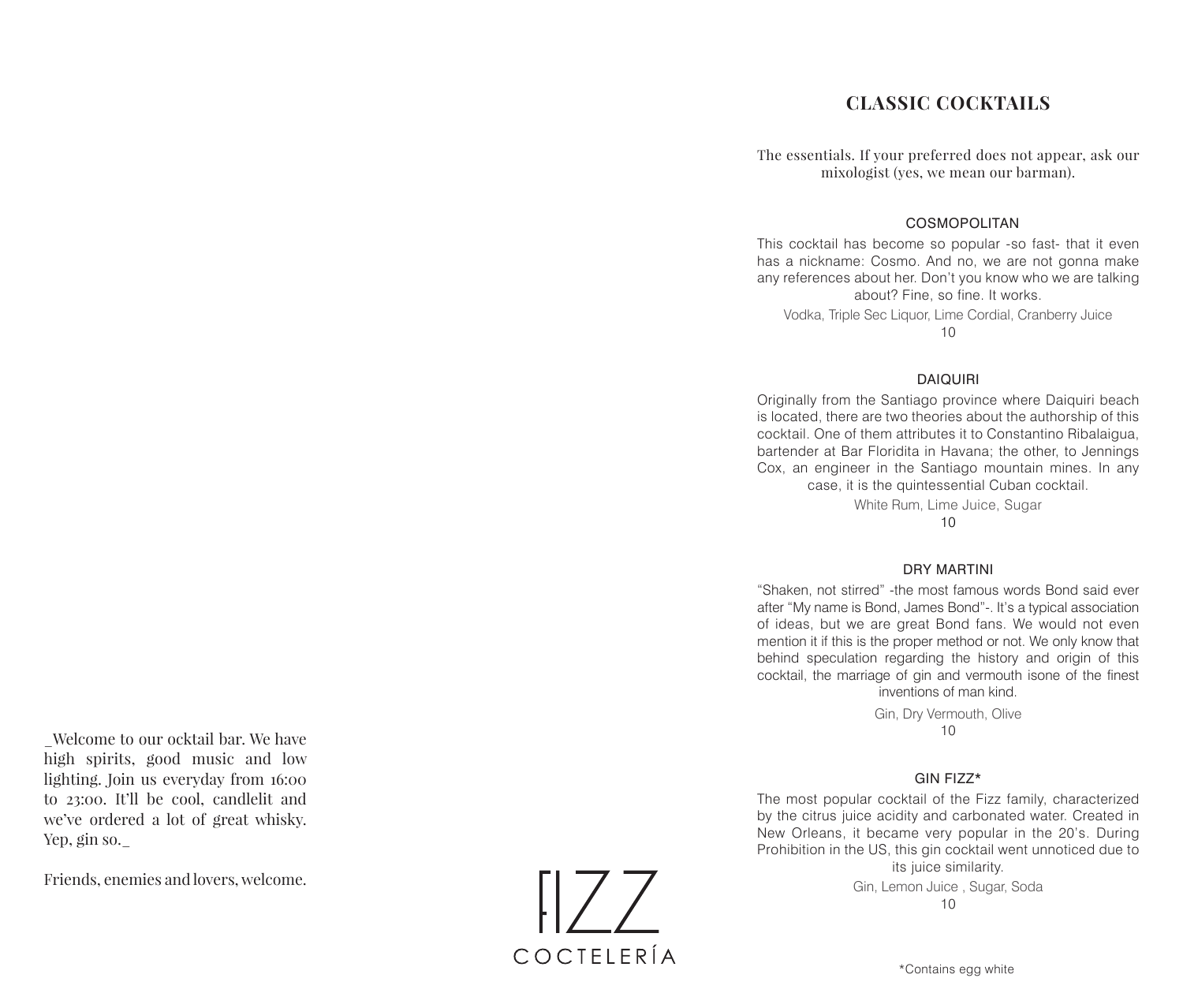### MAI TAI

With a Californian origin and a Tahitian name. "Maita'i" is the Tahitian word for "the best." Welcome to the tiki mixology and its flavors combination. Aged Rum, White Rum, Orgeat, Lime Juice, Triple Dry

10

### MANHATTAN

The quintessence of the cocktail made with rye whisky. Legend said that it was created by Jennie Churchill, mother of the renowned Winston Churchill, at The Manhattan Club although history places her away from there at that time. We prefer to perpetuate the myth. But what we have so clear is that 150 years later it continues to maintain its class and sex appeal.

Whiskey Bourbon, Vermouth Rosso, Angostura Bitter, Maraschino Cherry 10

### NEGRONI

People said that it was created by an Italian count with an obvious name, Negroni, around 1920, when he decided to put gin instead of soda into his Americano, to give a touch of dryness. People also say that it is the perfect cocktail. Whatever they said, we only know that you will love or hate

it, but never will forget it. Gin, Martini Bitter, Vermouth Rosso  $1<sub>0</sub>$ 

### OLD FASHIONED

Surely it is the King of Whisky Cocktails. Not only that, but the loins of from which all other cocktails sprang. This, indeed, points the way to the name. Whiskey Bourbon, Sugar, Angostura 10

### SHERRY MARY

Sherry Mary -AKA Bloody Sherry- substitutes the vodka hardness for the Sherry wine smoothness. Fino, Gin, Tomato Juice, Tabasco, Soya Sauce 10

> $||/$ COCTFIFRÍA

### VENEZIAN SPRITZ

It used to be consumed in the Venice area (Veneto). So its name, of course. There isn't a unique composition for the Spritz, as each waiter has his own particular recipe.

> Select, Soda, Cava  $1<sub>0</sub>$

### SIDECAR

Little details make a great cocktail. This classic has the punch and complexity of a Manhattan, and the lightness of a Margarita, the best of both worlds.

> Brandy, Triple Sec Liquor, Lime Juice  $10$

### WHISKEY SOUR\*

The Whiskey Sour has its origin in the Chilean port of Iquique, where Eliot Stubb landed, a British butler who worked on an English ship and who had the dream of opening his own cocktail bar.

> Whiskey Bourbon, Lemon Juice, Sugar 10

## **NON ALCOHOLIC COCKTAILS**

Juices, fruits, spices ... Let us know what you like and let yourself be surprised by our bartender.

### NON ALCOHOLIC COCKTAIL

8

# **SANGRIA**

One of the Spanish most international drinks. Consumed since the 19th century.

> GLASS 10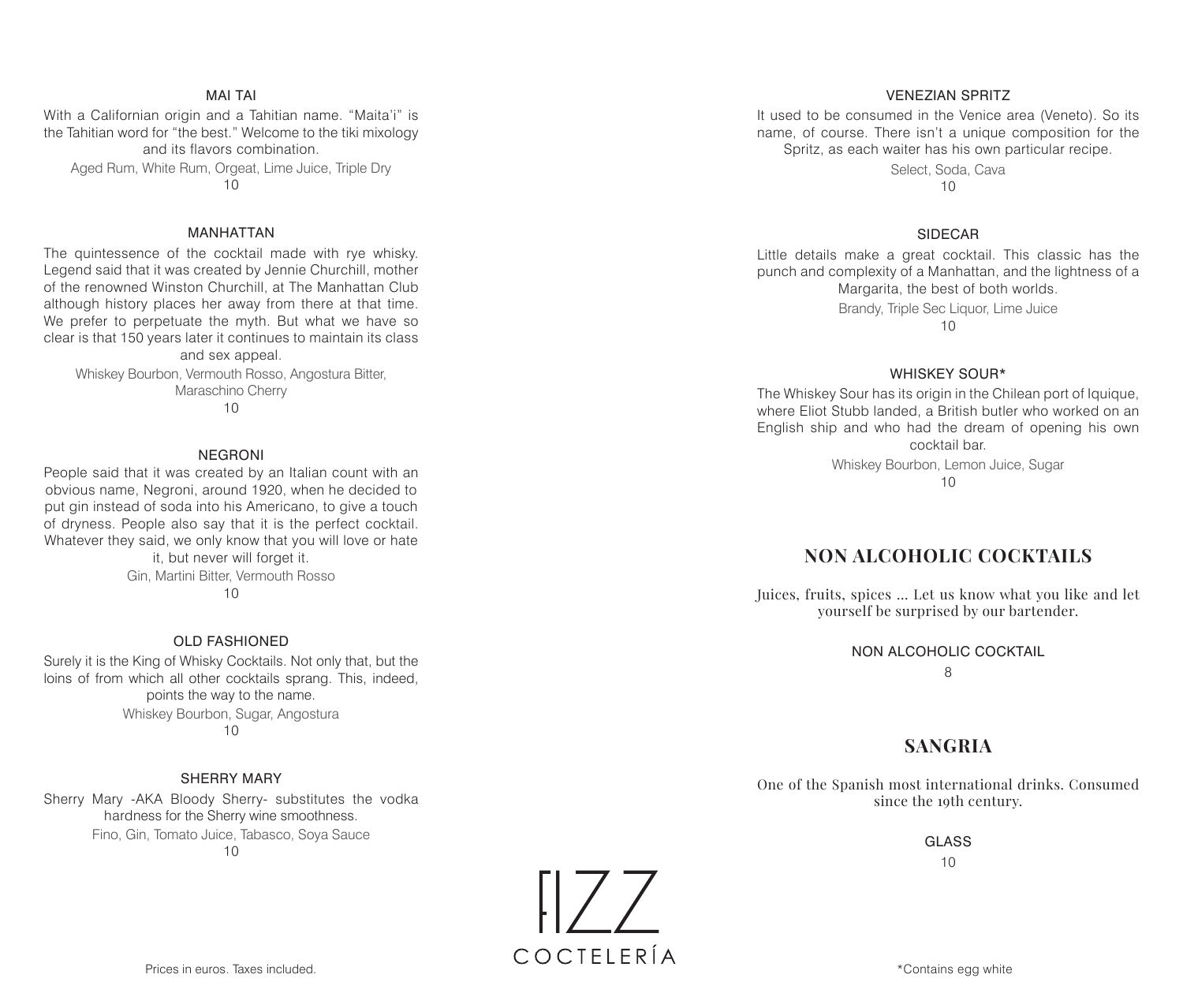# **GIN & TONICS**

What more can we say about this drink that has became the "it" cocktail? Nothing, that's why we are going to directly mention the gins we have so you can make your preferred combination. And if you need help, ask our barman without remorse.

# **GINS**

209 New Western Dry. American Premium. Five distillations. 14

Beefeater London Dry. United Kingdom. Delicate scent. 12

Bombay Sapphire London Dry. United Kingdom. Balanced destillation with the inclusion of 10 botanics. 12

Brockman's London Dry. United Kingdom. Forest fruits aromas. Sweet but full of nuances. 14

> Broker's London Dry. United Kingdom. 11

Bulldog London Dry. United Kingdom. Tasting notes of hazelnut, juniper and citrus. 12

> Cadenhead's Dry London Dry. Scotland. 12

Cadenhead's Old Raj London Dry. Scotland. Saffron. 12

Citadelle London Dry. France. Soft but powerful. Spring water, triple distillation and 19 spices. 12

Fifty Pounds London Dry. United Kingdom Soft and balanced. A classic one. 12

Gin Mare London Dry. Arbequina olive, basil, thyme and rosemary. 12

G'Vine Floraison London Dry. Spain. Grape Gin. Smooth with grassy and floral hints. 14

> Hayman's Old Tom United Kingdom. 11

Hendrick's Dry Gin. Scotland. Rose petals and cucumber infusion mixed with juniper, citrus peel and coriander.

12

Jinzu United Kingdom. Combination of Japanese flavors, such as sake. 15

Larios 12 London Dry. Spain. Made with sake and botanicals, like cherry blossom, juniper and yuzu.

12

 $\sqrt{177}$ COCTFIFRÍA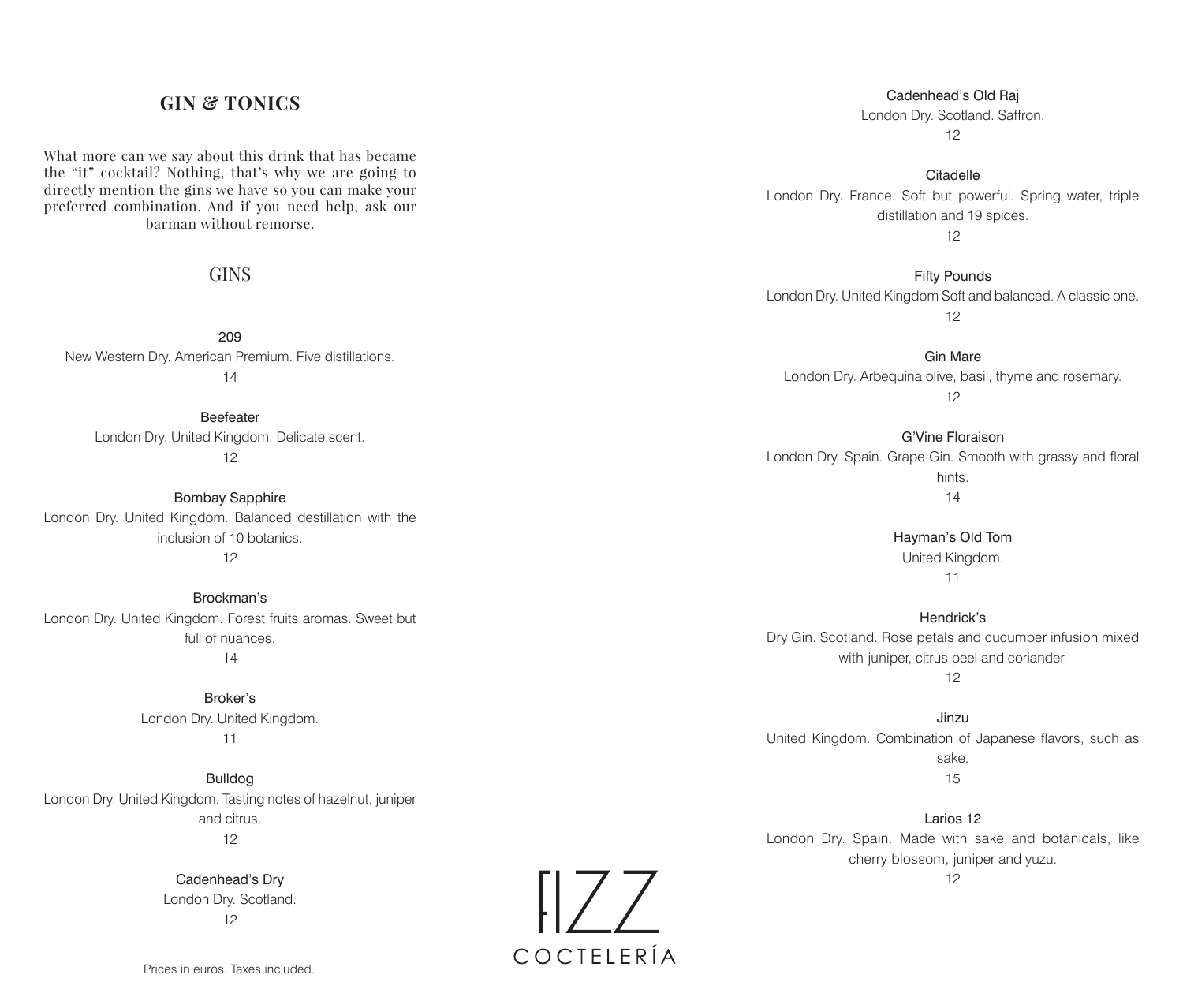London Dry nº1 London Dry. Traditional distilled. 12 botanicals. 12

Martin Miller's London Dry. United Kingdom. Pure water from Iceland. Citrus peel, coriander, cinnamon and angelica. 12

Monkey 47 Dry Gin. Germany. 47 botanics, prominent cranberries and other fruits from the black forest. Aged in clay tanks. 14

Nº3 of London Dry London Dry Gin. Traditional recipe. Juniper, sweet orange peel and cardamom seeds.

14

**Oxley** English Dry. Herbal gin with citrus scent marking and soft juniper and species flavour at the end. 16

Plymouth English Dry. Soft gin and original with juniper scent marking. Driest variety of London Dry. 12

Portobello Road United Kingdom. Distilled from 9 botanicals, including juniper, coriander seeds and licorice root.

11

Raffles United Kingdom. Aromatic character. 11

Rives Spain. Tridistilled. 10

Seagram's Extra Dry American Dry. Traditional Botanics.  $10$ 

**Sipsmith** London Dry. United Kingdom. Artisan and limited production. 12

**Tanqueray** London Dry. Classical. Unique quadruple distillation. 10

Tanqueray Flor de Sevilla Made with oranges from Seville, orange blossom and botanicals. Citrus and fruity flavor. 10

> Tanqueray Rangpur London Dry Gin. Distilled with Rangpur limes. 12

Tanqueray Ten London Dry. Four times distilled adding citrus botanicals and camomile flower.

12

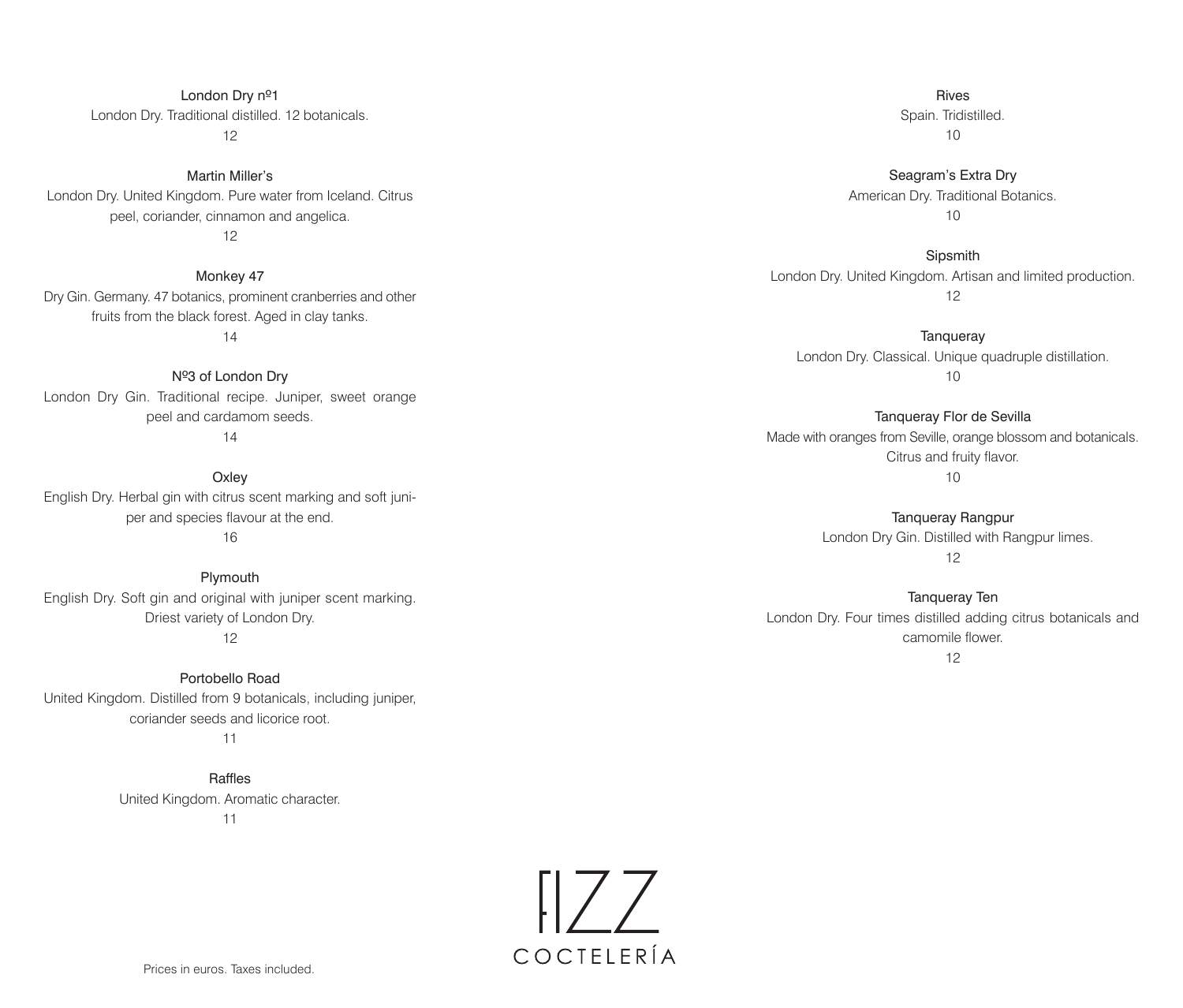# **VODKAS**

We recommend to drink straight with cold ice, but if you don't dare to, what about a vodka-tonic?

Absolut

Sweden. Water and winter wheat based. 10

Beluga Russia. Made from one of the purest waters and Russian wheat. 17

Belvedere Poland. Slight vanilla bouquet, light sweetness and creamy sensation, with a fresh and clean finish.

14

Cîroc France. Grape based. 14

Elit by Stoli Russia. One of the world highest rated white spirits. 11

Finlandia Finland. Country with State monopoly of vodka distillation. 11

Grey Goose France. Initially soft with a gentle sweetness, smooth and rounded texture with a hint of almond. 14

Ketel One Holland. Slightly spicy and cereal sweetness. Citric finish. 12

> Russian Standard Imperia Russia. Absolute purity of velvety softness. 17

# $\left[\left|ZZ\right|\right]$ COCTFIFRÍA

# **WHISKIES & BOURBONS**

Beyond a craze, we all know whisky is a matter of heart. We recommend it alone, pure old-style.

> Ballantine's Blended. Scotland. 10

Bulleit Bourbon American Bourbon. 14

Bulleit Rye American Bourbon. 17

**Bushmills** Single Malt. Ireland. 13

Chivas Regal 12 Blended. Scotland. Sweet ripen apples, vanilla hints, hazelnuts and caramel syrup. 12

> Crown Royale Bourbon. Canada. 15

> Cutty Sark Blended. Scotland. 10

Dewar's White Label Blended. Scotland.  $10$ 

Glenffidich 12 Single Malt. Scotland. Sharp but with fruity and soft wooden notes.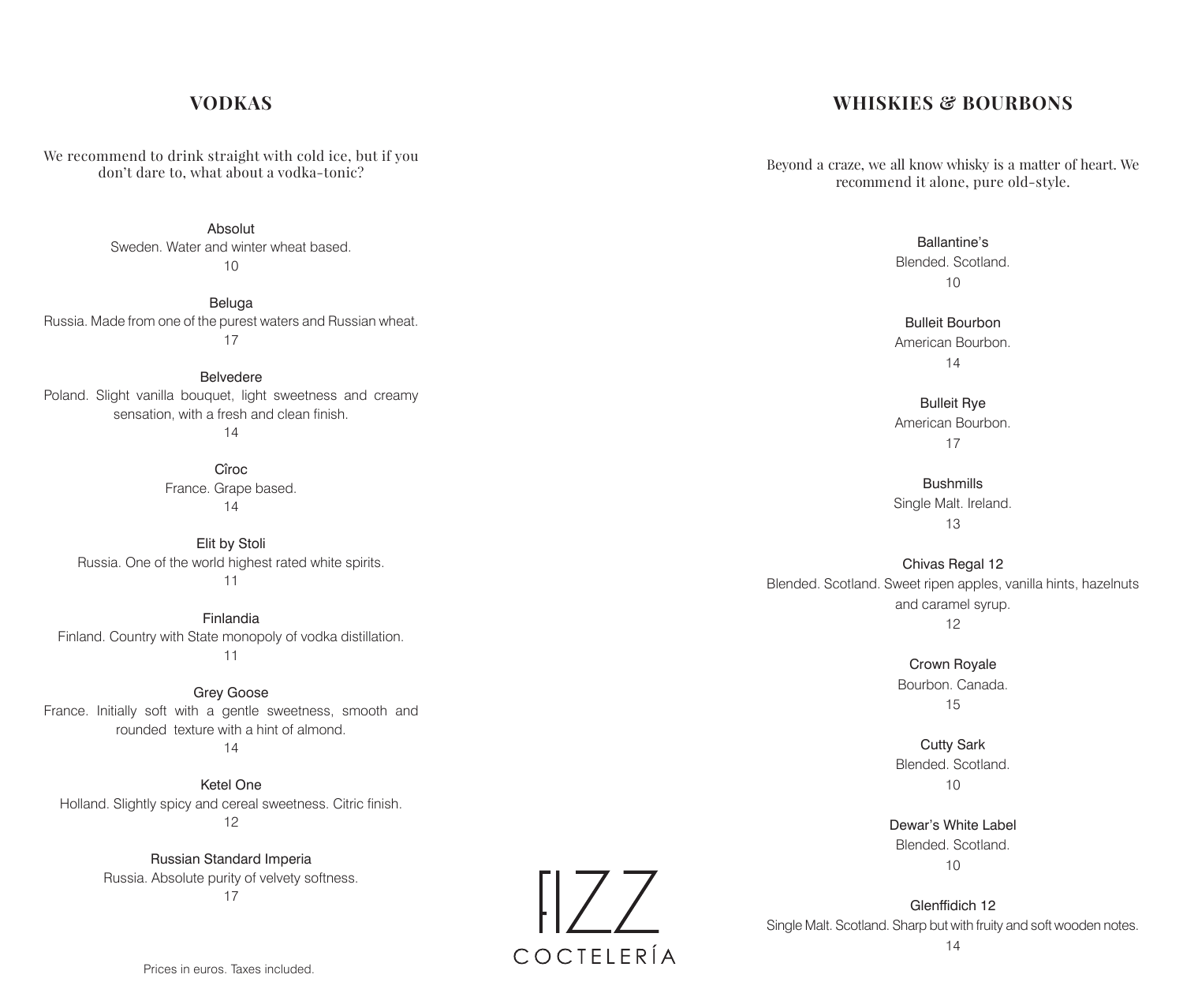J&B Justerini & Brooks. Blended. Scotland. 10

Jack Daniel's Tenesse. Soft smoky sweetness with a hint of liquorice. 12

> Jameson Blended. Ireland. 10

Johnnie Walker Black Label Blended. Scotland. 12

Johnnie Walker Blue Label Blended. Scotland. 38

Johnnie Walker Platinum Label Blended. Scotland. 18

Johnnie Walker Red Label Blended. Scotland. 10

Lagavulin 16 Single Malt. Scotland. Dry but sweet, sea and wood notes. 18

Macallan Amber Single Malt. Scotland. The nose is sweet and citrus. Notes of vanilla with fresh cut grain. Raisins, cinnamon and toffee. Slightly dry.

18

Monkey Shoulder Triple Malt. Scotland. Soft and sweet, with hints of vanilla. 12

> Nikka From the Barrel Single Malt. Japan. 26

Oban 14 Single Malt. Scotland. Dried figs and sweet spices. 18

> Old Parr Blended. Scotland. 16

Sazerac Rye American Bourbon. 20

Talisker Storm Single Malt. Scotland. 15

Woodford Reserve American Bourbon. 18

Yamazaki 12 Single Malt. Japan. Red fruits, apricots and vanilla notes. Sweet flavors. 38

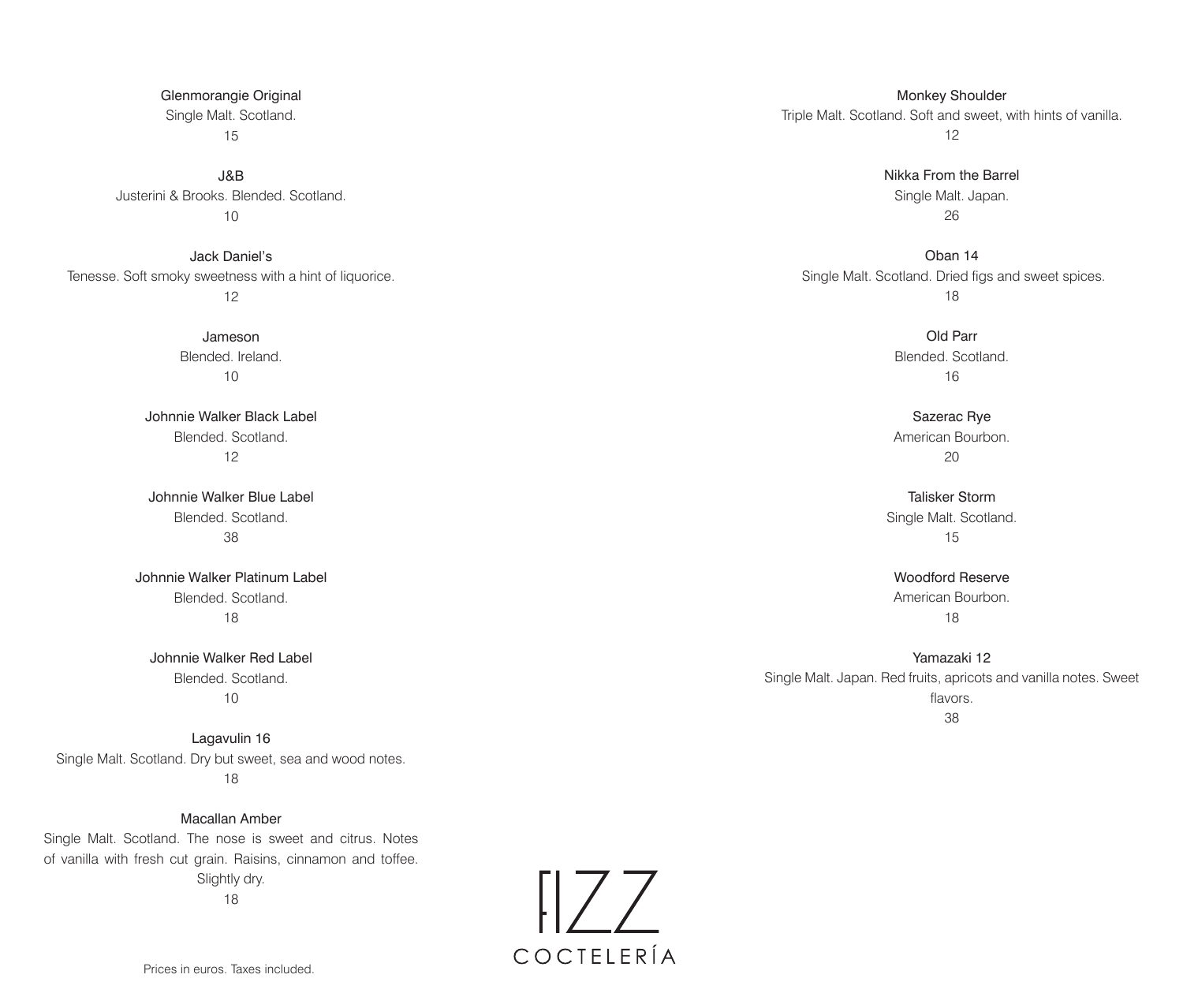# **RUM**

For a strange reason every time we hear the word rum, it reminds us of Long John Silver. How bizarre.

> Appleton Estate XV Jamaica. Soft, light and fragrant. 15

Bacardi Carta Blanca Cuba. Vanilla and almond notes, intensified by oak barrels. 11

Bacardi 8 Cuba. Notes of vanilla, raisins and nutmeg, aged for a minimum of 8 years. 14

> Barceló Añejo Dominican Republic. 10

> > Botran 18 Guatemala. 15

Brugal Añejo Dominican Republic. 10

> Cacique Añejo Venezuela. 10

Captain Morgan Spiced Jamaica.

10

Clairin Sajous Haiti. 23



Diplomático Reserva Venezuela. With orange peel aroma, brown sugar and cinnamon. It combines notes of aged oak and syrup.

14

Gosling's Black Seal Bermuda Islands. 11

Havana Club 7 Cuba. Hot cocoa flavour, vanilla, treacle, chestnut and caramelized tropical fruits bouquet.

12

Port Morant Guyana. 23

Santa Teresa 1796 Venezuela. Honeyed and complex flavour. 14

Zacapa 23 Guatemala. Rich and full-bodied with spicy chocolate and pleasing tannic bite. 16

Zacapa XO Guatemala. Great aged rum. Balanced range of flavours and bouquets. 30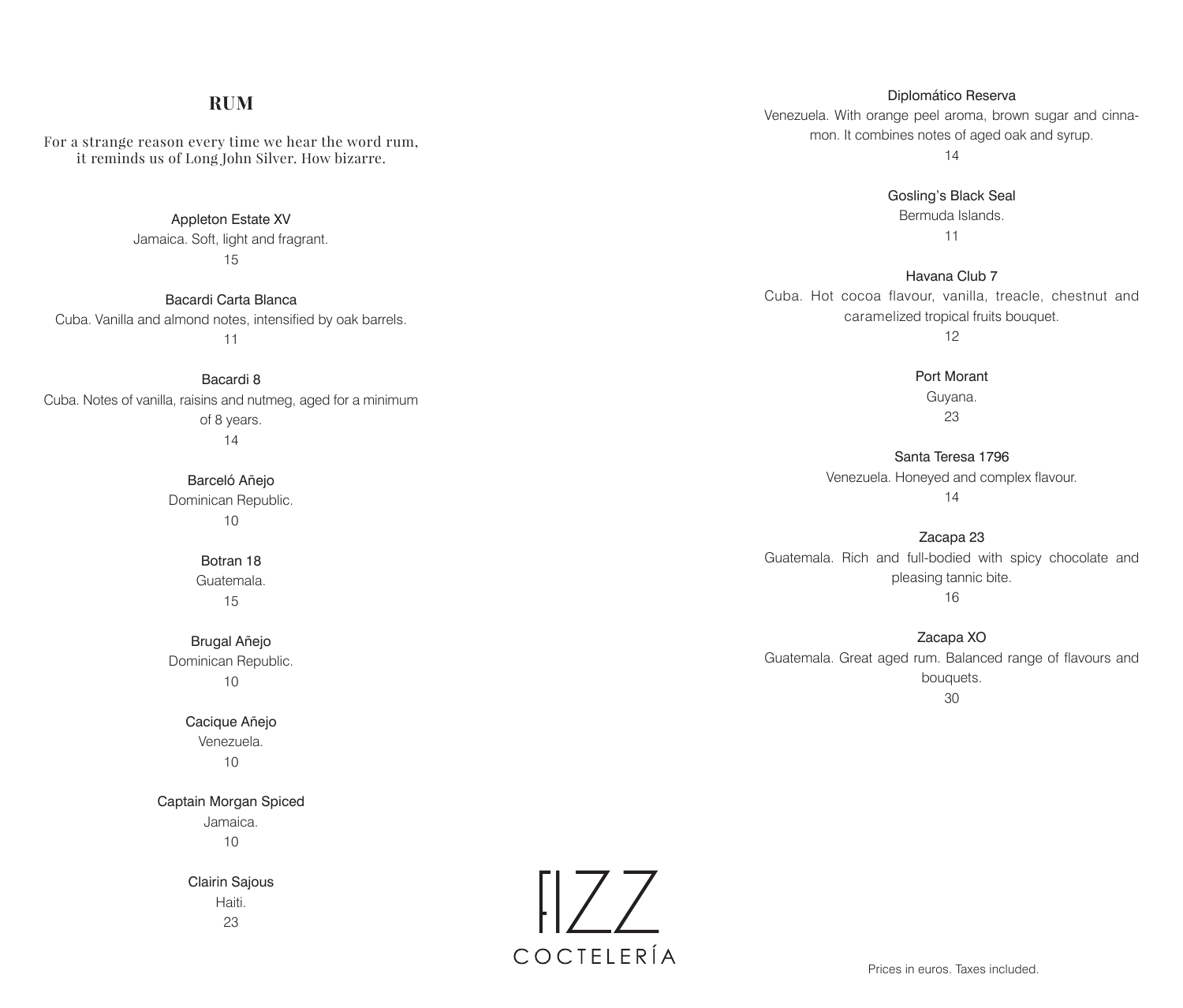# **TEQUILA & MEZCAL**

With salt and lime, or much better, on the rocks.

Tequila 8

Artisanal tequila with a clean and intense flavor. 15

Don Julio Blanco Soft, spicy pepper flavor. Fresh and clean finish. 15

Don Julio Reposado Soft and elegant, with hints of dark chocolate, vanilla and cinnamon. 16

> Herradura Añejo Nut flavor, with a soft and creamy finish. 15

Mezcal Alipús San Baltazar Sweet fruit flavor with coconut and delicate species notes.

15

# **ARMAGNAC & COGNAC**

Dartigalongue Reserva 1990 France. Bas Armagnac. 20

> Courvoisier Napoleón France. Cognac. 20

Remy Martin V.S.O.P. France. Cognac. 18

Hennessy X.O. France. Cognac. 28

# **BRANDY**

Cardenal Mendoza 18

Gran Duque de Alba 18

Larios Gran Reserva 1866 18

Luis Felipe Gran Reserva 18

> Lepanto 13

Torres 15 13

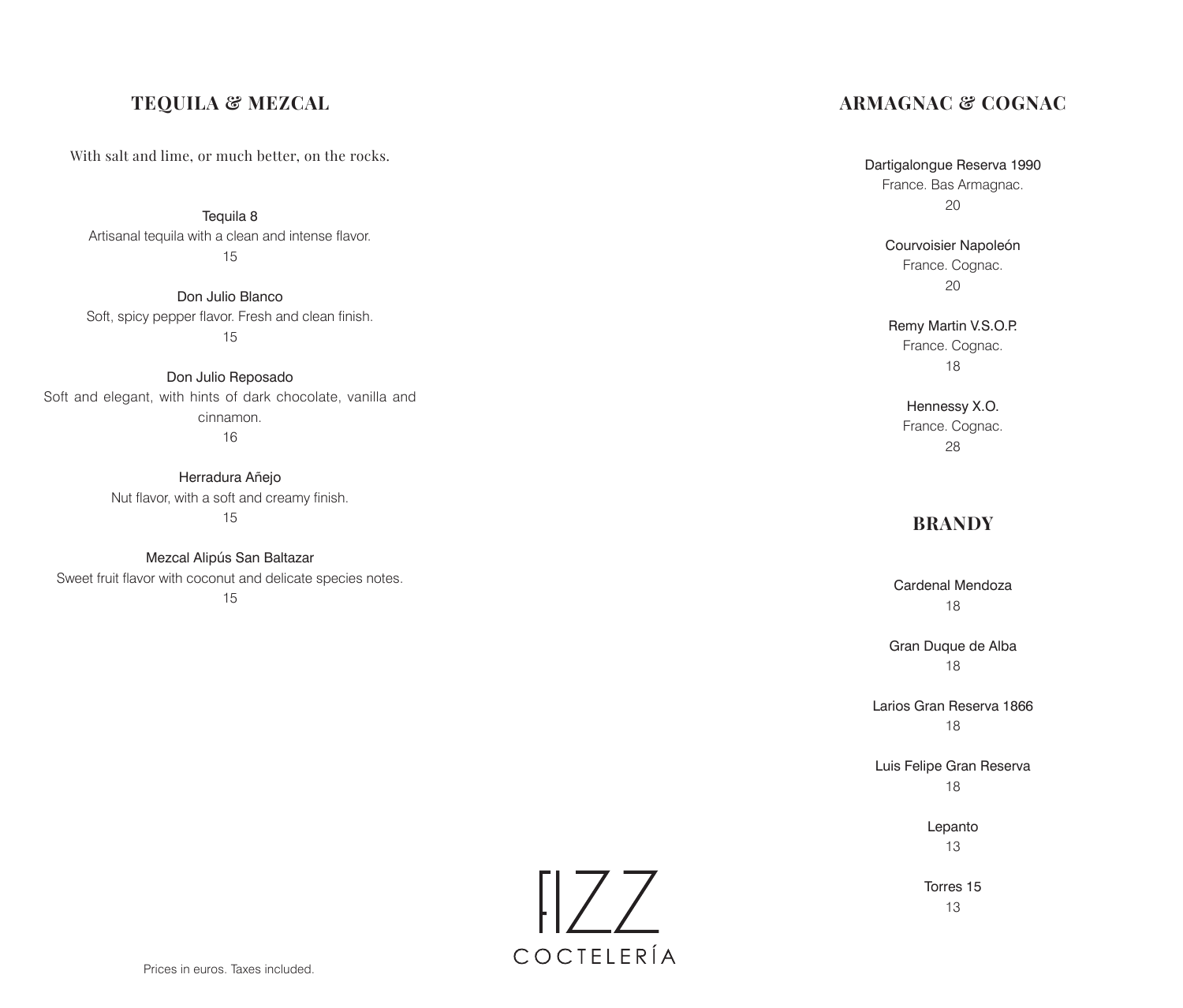| <b>LIQUEURS &amp; SPIRITS</b> |  |  |  |
|-------------------------------|--|--|--|
|-------------------------------|--|--|--|

Amaro Montenegro Italy. 8

Baileys Ireland. Whiskey cream. 7

> Campari Italy. Aperitif. 8

Chambord France. 8

Green Chartreuse France. 8

Yellow Chartreuse France. 8

Cherry Heering France. 8

Grappa Italy.<br>8

# Italicus

Italy. 9

# Kahlúa

Mexico. Coffee liqueur. 8

Lillet Blanc

France. 8

# Martini Bianco

Italy. 8

### Martini Bitter

Italy. 8

### Martini Rosso

Italy. 8

### Noilly Prat Dry

France. 8

Pernod France. 8

### Pisco Demonio de los Andes

Peru.<br>8

Saint Germain France. 8

**Cointreau** France. Orange liquor. 7 Disaronno Originale Italy. 8 Fernet Branca Italy. 8 Prices in euros. Taxes included.

 $\begin{bmatrix} 1 & 2 \\ 2 & 1 \end{bmatrix}$ COCTELERÍA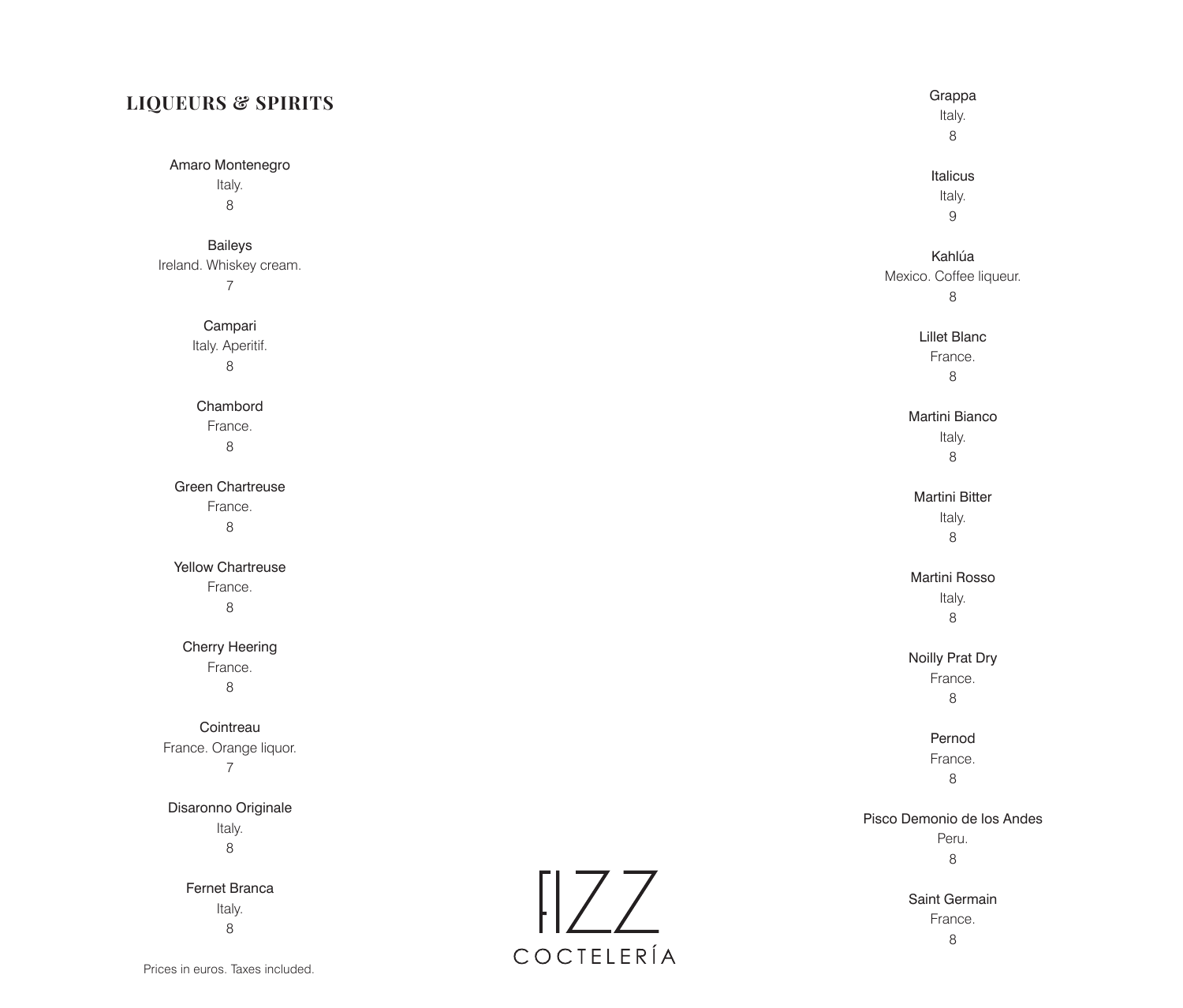# Select **FORTIFIED WINES** Italy. Aperitif. 8 Amontillado Viña AB Tia María 7 Jamaica. 8 Canasta Sherry Cream 7 Yuzu Choya Japan. East India Cream Sherry Lustau 7 11 Fino La Ina 7 Fino Quinta 7 Fino Tío Pepe 7 Manzanilla Aurora 7 Manzanilla Papirusa Lustau 9 Oloroso Alfonso 7 Oloroso Don Nuño Lustau 9 Palo Cortado Península Lustau 11 Pedro Ximénez 1827 González Byass 7  $\left[\left|7\right| \right]$ Pedro Ximénez San Emilio Lustau 9 COCTELERÍA